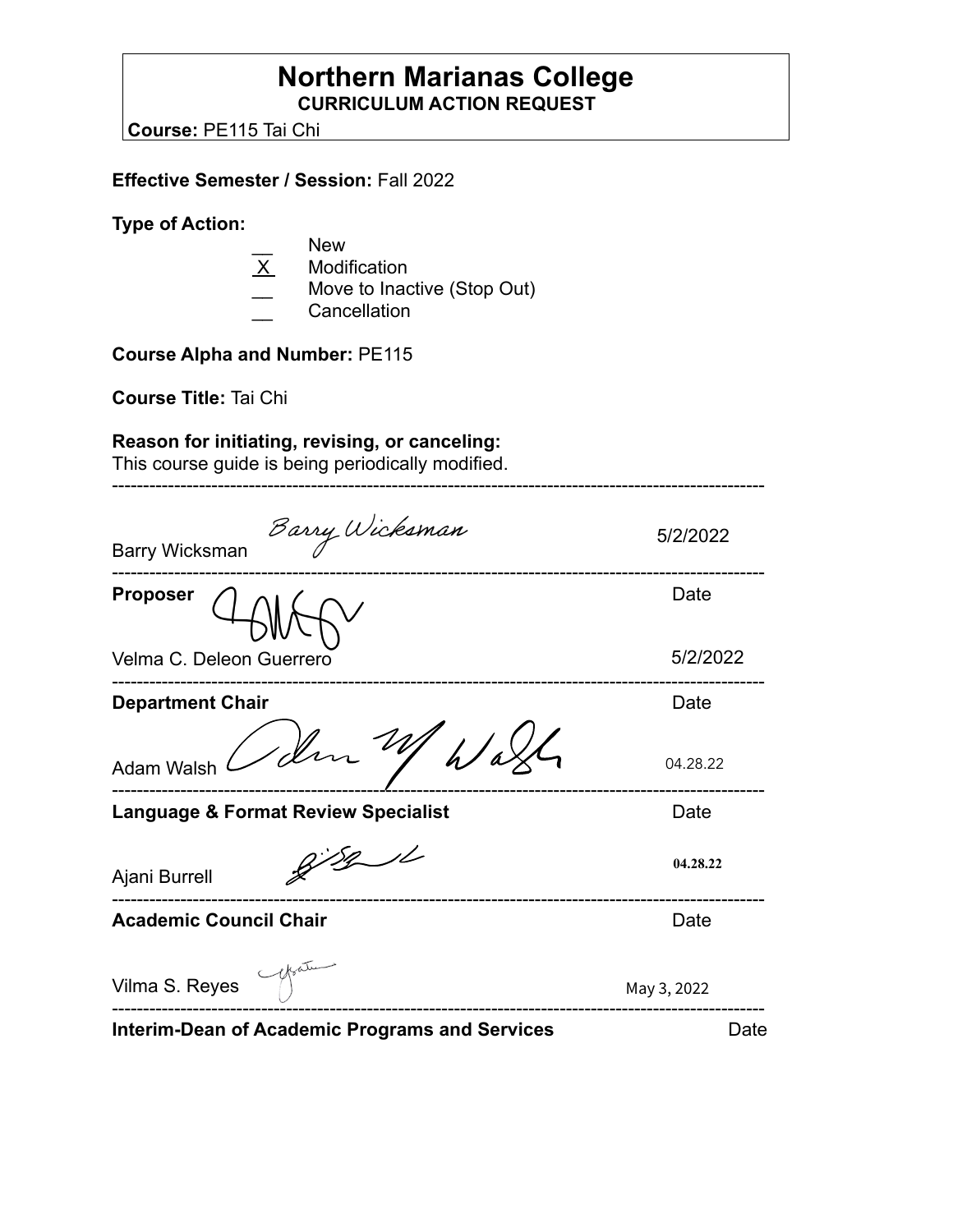## **Northern Marianas College** Page: 2 **Course Guide**

**Course:** PE115 Tai Chi

#### **1. Department**

Science, Mathematics, Health & Athletics

#### **2. Purpose**

PE115 is designed to introduce students to the world of martial arts. Tai Chi, as a martial art, is not just kicking and punching; it is much more than that. The central purpose of Tai Chi is the development of human beings with sound minds and bodies who find or create peace and harmony in their lives and the world around them. It is an ongoing test of mental and physical fitness, of stamina, perseverance, courage, and creativity. The Tai Chi tradition is imparting a way of life to those who study it. It teaches self-confidence through discipline and patience. As a philosophy and a way of life, it is concerned with a better understanding of self through meditation, commitment, concentration, focus, achievement, and evaluation.

#### **3. Description**

#### **A. Required/Recommended Textbook(s) and Related Materials**

Required: None

Recommended: None

#### **B. Contact Hours**

- **1. Lecture:** 2 per week / 30 per semester
- **2. Lab:** None
- **3. Other:** None

#### **C. Credits**

- **1. Number:** 1
- **2. Type:** Regular Degree Credits

#### **D. Catalogue Course Description**

Tai Chi is an ancient Chinese martial art that consists of working through a series of structured positions. Its practice consists of slow, deliberate, sequential choreographed movements called forms. By practicing these forms, students develop agility, balance, and flexibility. Mental focus and concentration are needed to work through a form in precise order. Anecdotal evidence regarding martial arts pilot programs in schools suggests that students develop better attitudes toward school and learning as reflected by improved grades and decreased absenteeism. Moreover, students take the positive skills learned in Tai Chi and apply them in a constructive manner when dealing with peers. Students will come away with a greater feeling of self-worth and confidence because of their participation in an activity emphasizing commitment to disciplined growth and a healthy lifestyle. Prerequisite: None. (Offered Fall and Spring)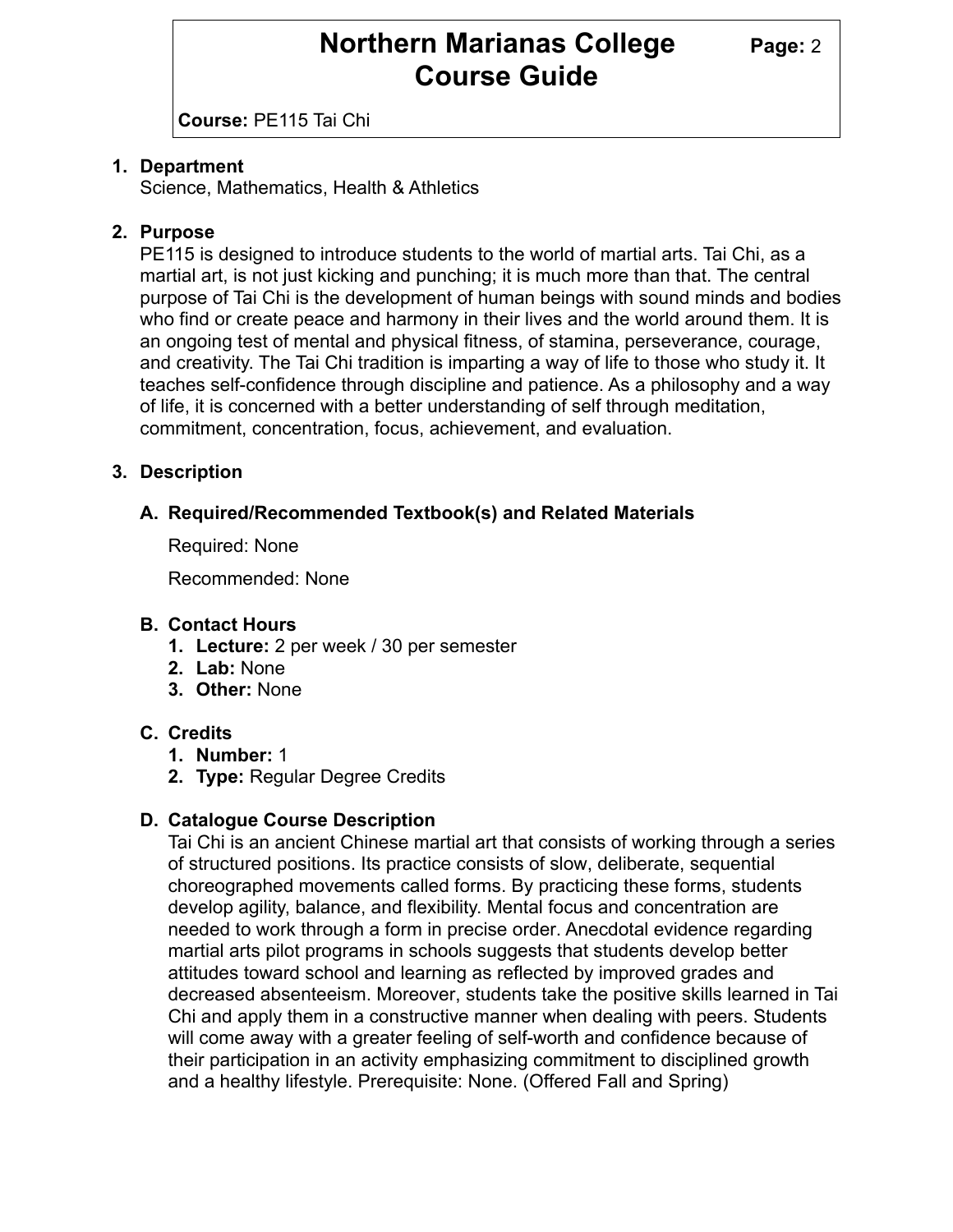## **Northern Marianas College** Page: 3 **Course Guide**

**Course:** PE115 Tai Chi

#### **E. Degree or Certificate Requirements Met by Course**

A passing grade in this class will fulfill the physical education requirement for all degree programs that require a physical education course.

#### **F. Course Activities and Design**

This is a 10-week course that meets 3 days per week in order to comply with US guidelines for physical activity. Activities will include instruction, demonstrations, and videotapes on Tai Chi skills, fundamentals, and strategies, as well as health related subjects like nutrition, stretching, proper warm-up and cool-down exercises. Practical instruction will entail the teaching of various Tai Chi skills, and students will practice these skills through a variety of drills. The emphasis will be placed on basic skill mechanics.

#### **4. Course Prerequisite(s); Concurrent Course Enrollment**

Prerequisites: None Concurrent Course Enrollment: None

#### **Required English/Mathematics Proficiency Level(s)**

English Placement Level: EN073/074 Mathematics Placement Level: None

#### **5. Estimated Cost of Course; Instructional Resources Needed**

Cost to the Student: Tuition for a 1-credit course and related institutional fees.

Cost to the College: Instructor's salary (2 credits for full-time SMHA faculty) and cost of instructional resources.

Instructional resources needed for this course include: 5-pound to 10-pound free weights, general gym equipment (cones, jump ropes, and mats), stopwatch, scale, white board and markers, recorded materials, device to play and/or project said materials.

#### **6. Method of Evaluation**

Student learning will be evaluated on the basis of class participation in daily workouts, completion of daily work-out journals, fitness testing, knowledge and ability to perform the techniques taught, oral examination, and a brief written examination, pre and post physical fitness test performances, and attendance. NMC's grading and attendance policies will be followed.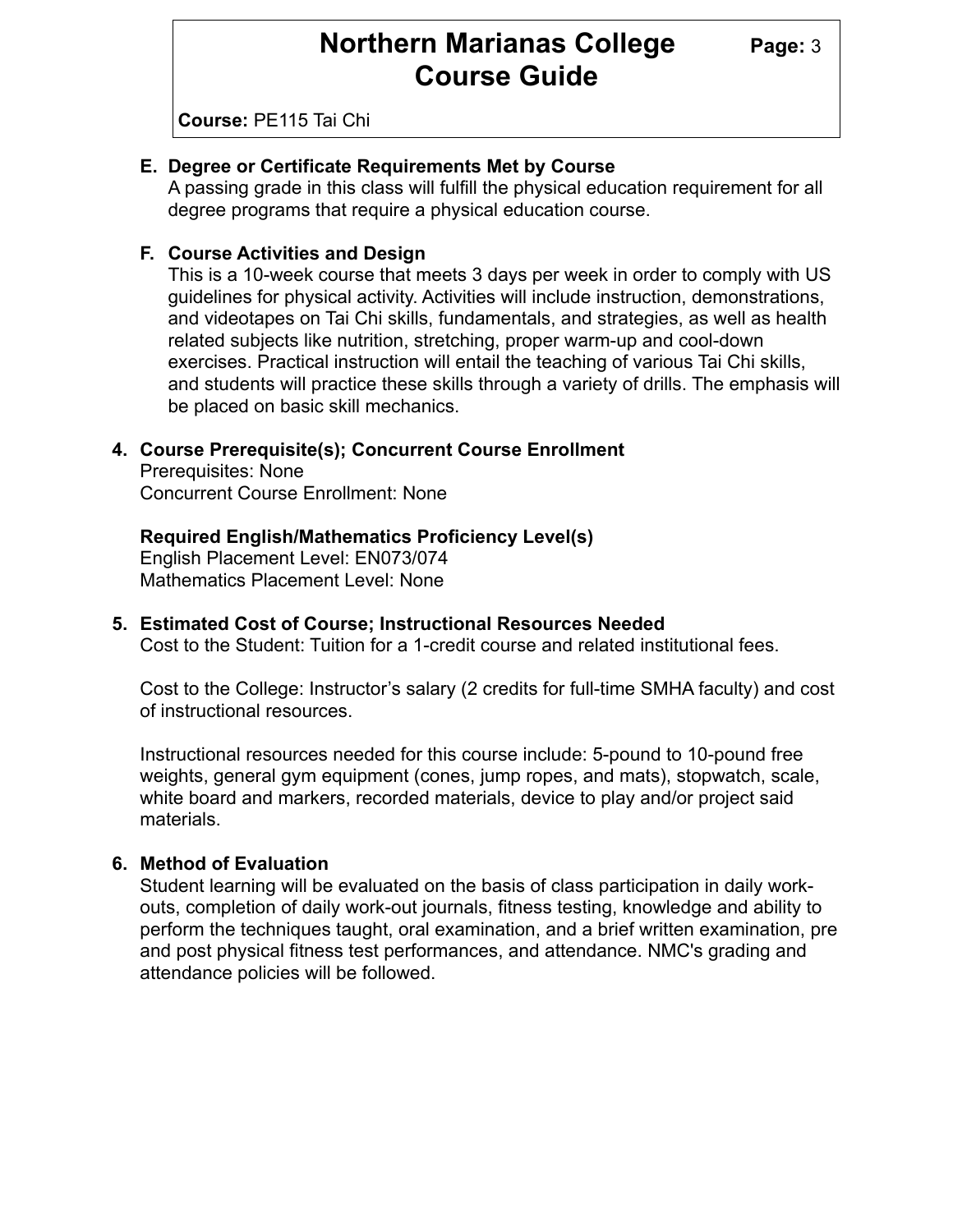## **Northern Marianas College** Page: 4 **Course Guide**

**Course:** PE115 Tai Chi

#### **7. Course Outline**

This is a topical outline and does not necessarily indicate the sequence in which the material will be presented.

- 1.0 Introduction
	- 1.1 What is Tai Chi
	- 1.2 History of Tai Chi
	- 1.3 Tai Chi Philosophy
	- 1.4 What is Yin and Yang
- 2.0 Forms
	- 2.1 Preliminary exercises
	- 2.2 "Grasp Sparrow's Tail" in four directions
	- 2.3 Simplified Yang style Tai Chi form
	- 2.4 Basic sensing hands practice
- 3.0 Ten Essentials of Tai Chi
	- 3.1 Straightening the head
	- 3.2 Correct position of chest and back
	- 3.3 Relaxation of waist
	- 3.4 Solid and empty stance
	- 3.5 Sinking of shoulders and elbows
	- 3.6 Using the mind instead of force
	- 3.7 Coordination of upper and lower parts
	- 3.8 Harmony between the internal and external parts
	- 3.9 Importance of continuity
	- 3.10 Tranquility in movement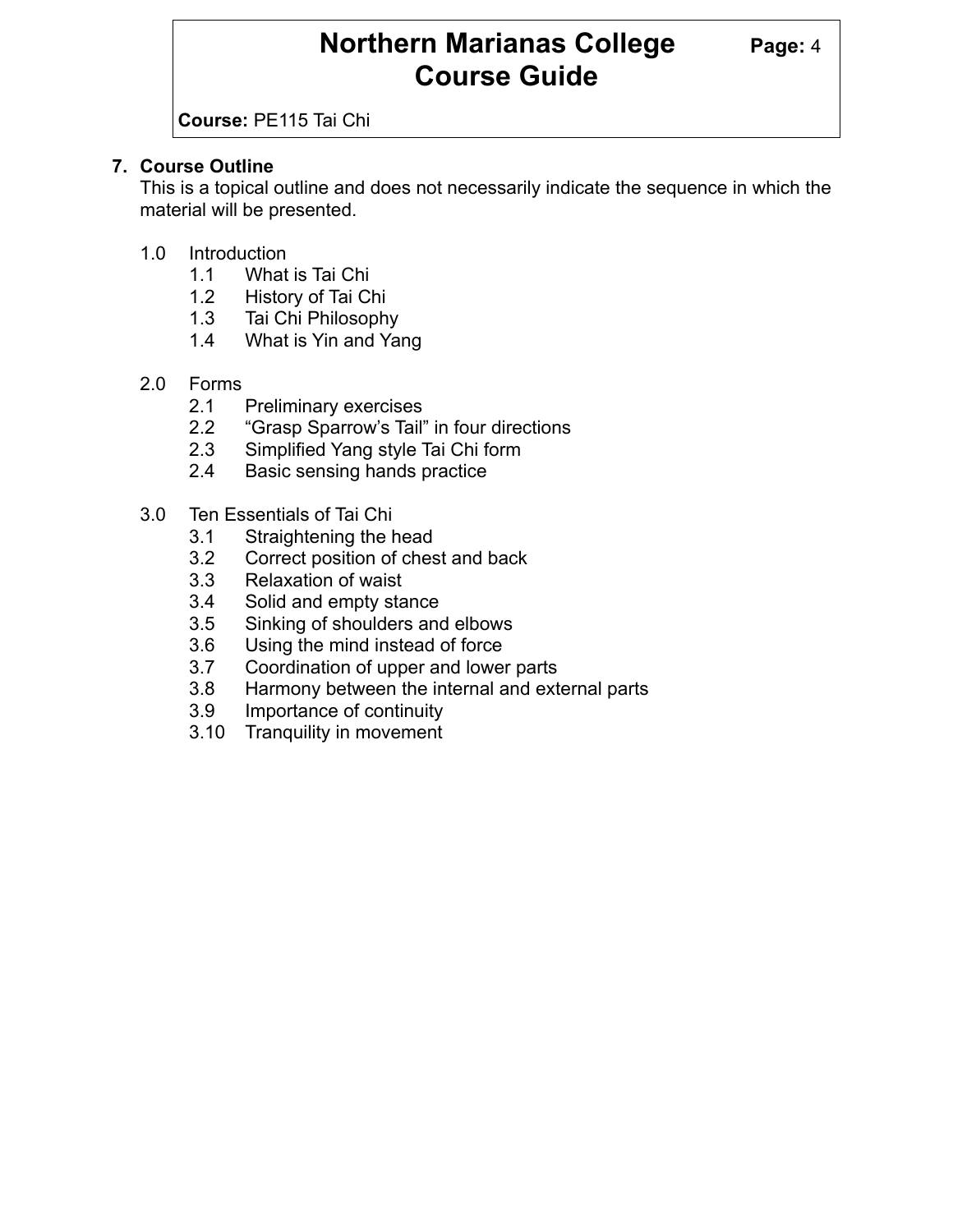## **Northern Marianas College Page: 5 Course Guide**

**Course:** PE115 Tai Chi

#### **8. Instructional Goals**

The course will introduce students to:

- 1.0 The way of Tai Chi;
- 2.0 The limitless spirit of the internal martial arts;
- 3.0 An overall view of martial arts;
- 4.0 The difference between the hard and soft styles of martial arts;
- 5.0 The philosophy of martial arts;
- 6.0 Proper stances and forms;
- 7.0 Increased flexibility, agility, balance, and self-awareness;
- 8.0 Tai Chi's history; and
- 9.0 Correct mental attitude to learn a martial art.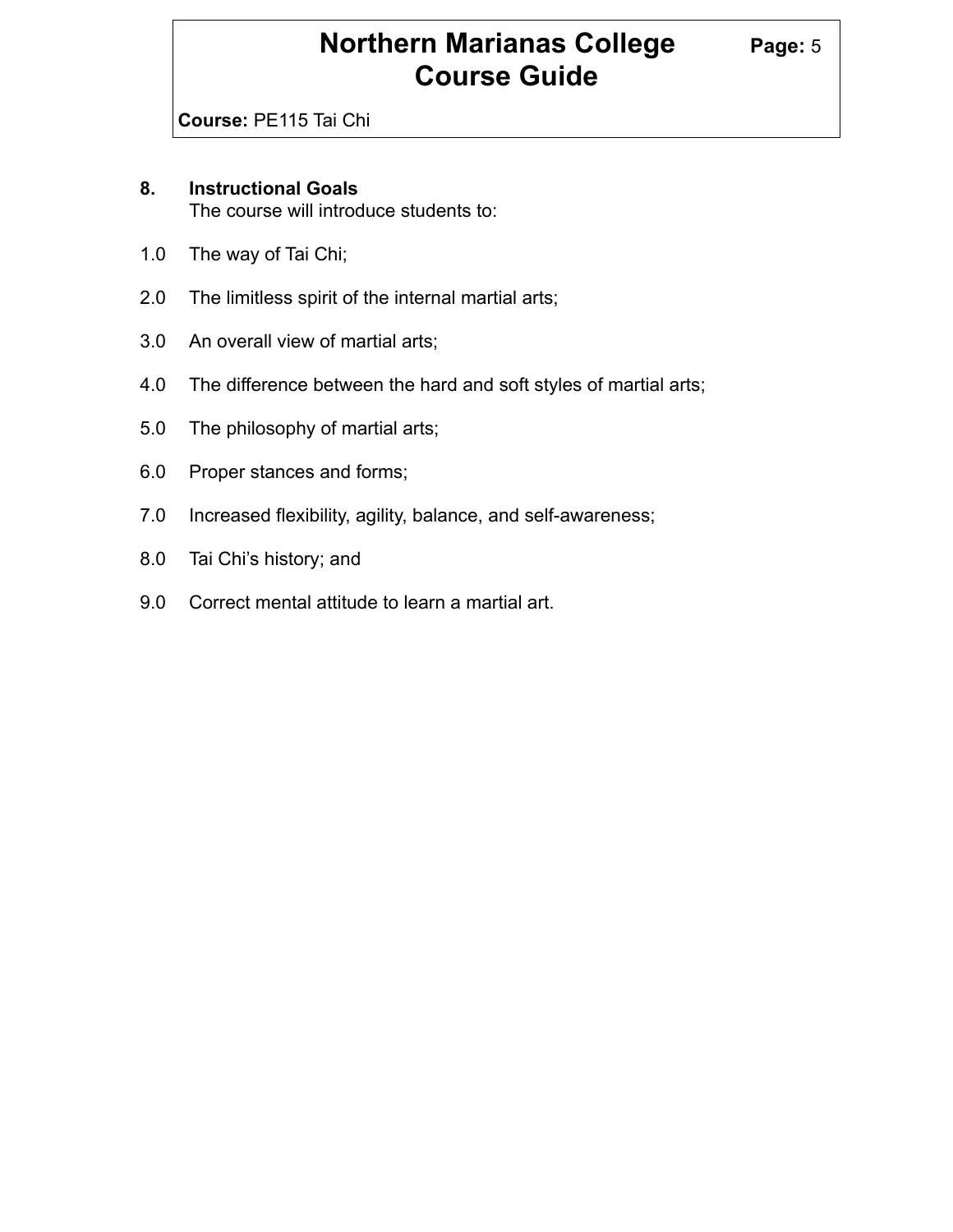## **Northern Marianas College Page: 6 Course Guide**

**Course:** PE115 Tai Chi

#### **9. Student Learning Outcomes**

Upon successful completion of this course, students will be able to:

- 1.0 Explain the 5 principles of Yang Style Tai Chi;
- 2.0 Demonstrate several basic Tai Chi forms;
- 3.0 Explain the philosophy of Tai Chi;
- 4.0 Explain the benefits of Tai Chi practice to other areas in one's life; and
- 5.0 Perform a short form of Tai Chi exercise postures—solo.

#### **10. Assessment Measures of Student Learning Outcomes** Assessment of student learning may include, but not be limited to, the following:

- 1.0 Journals;
- 2.0 Demonstrations;
- 3.0 Midterm; and
- 4.0 Final Exam.